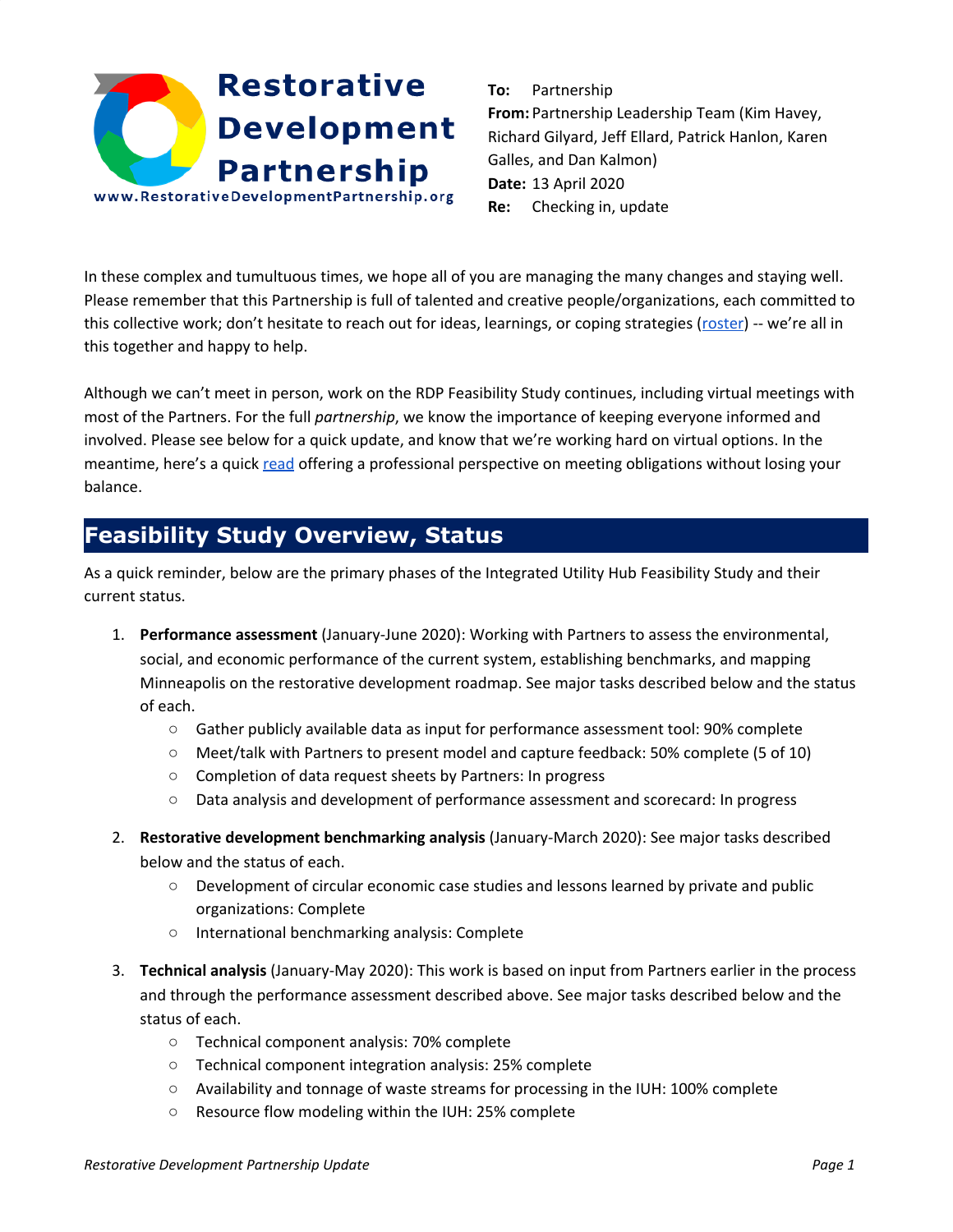- Output analysis (amount of energy, reclaimed stormwater, fish, vegetables, compost/fertilizer): 10% complete
- Conceptual design draft available first week of May, with final conceptual design completed by June 1
- 4. **City Scorecard and Ecological Equity Statement for current and historic status** (April-May 2020)

## **Key Tenets of Restorative Development**

### **Redefinitions**

**Now:** Current concept is waste; we build infrastructure that gets rid of waste as cheaply as possible

#### **New restorative economy**:

- Restorative concept is materials
- Keeps products, components, and materials at their highest utility and value at all times
- Uses infrastructure that maximizes their quality
- Focuses on **equity**
	- o Marginalized populations as assets
	- o Stormwater as asset
	- o Wastewater as asset

### **Requirements**

- Utilizes all wastes as materials
- Efficient output-to-input transfer of materials across production processes
- Geographic proximity
- Outputs improve local community and city
- Equitably optimizes social, economic, and environmental outcomes

# **Highlights: Key takeaways from Partner meetings**

Yorth has been meeting with Partners for the Performance Assessment work described above. Below are some of the interesting learnings that have emerged.

- There is a broadly shared sense of excitement about the opportunity to rethink urban development in a more holistic manner.
- Partners are beginning to find ways to position this generational RDP effort within their own organizational contexts -- which have narrower scopes and are shorter term.
- The COVID-19 crisis has added a sense of urgency for building more resiliency into the fabric of local communities. *For example, empty grocery shelves may be a consequence not only of anxiety about the pandemic, but also because our complex, distant production system leaves most Americans ignorant of how much food is actually available in the country.*
- As Partners have looked at the draft performance assessments, they better understand the problems with current measures of success. *For example, focusing on limited measures and in isolation, doesn't account for opportunities to optimize positive benefits and minimize negative impacts. Changing how we think about measures of success allows new, constructive, and collaborative conversations within and between stakeholders.*